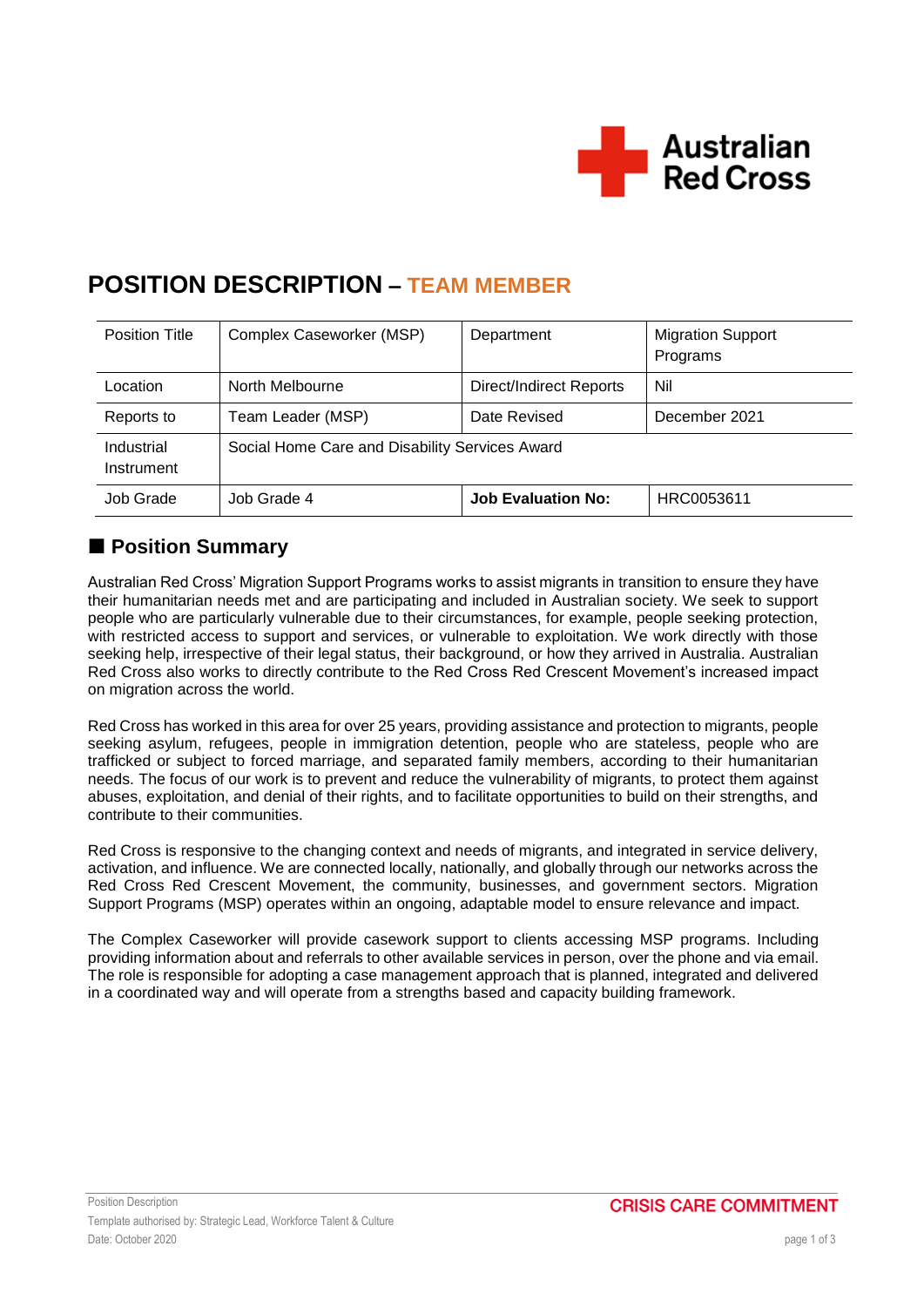### **Position Responsibilities**

#### **Key Responsibilities**

- Provide quality casework support which identifies key client strengths, needs, resources available to meet those needs and the methods to assist the client to achieve meaningful change and self-agency
- **Provide complex case management and effective interagency collaboration**
- Conduct holistic assessments of complex client strengths and needs using the Strengths and Needs Assessment Framework (SANAF), and other risk assessments (this can include complex mental health and child protection risk assessments) and develop and implement appropriate case plans and safety planning
- **Refer clients who are not assessed as eligible for MSP programs to suitable service providers**
- Maintain updated sector referral pathways for reference by Red Cross people
- **Lead and contribute to collaborations and capacity building with the sector and across Red Cross**
- Participate in regular and ongoing supervision, development and critical debriefing and contribution to team
- Set up and ensure client records are accurate and up-to-date including policies, procedures, client files and allowances, records and reports – both administration and financial
- Collect, analyse and use reliable data relating to clients and migrants in transition
- Undertake intake and triage duties to respond effectively to client distress and emergency or crisis situations or to new client referrals in person, over the phone and via email
- Ensure programmatic and contractual compliance requirements are met through adherence to relevant policies and procedures and providing regular and ad hoc reports in line with reporting requirements
- **Volunteer engagement and management**
- **EXECT** Actively contribute to a positive work environment culture.

# **Position Selection Criteria**

#### **Technical Competencies**

- **Proven ability to provide high quality casework support and complex case management**
- **Demonstrated understanding of how to holistically assess complex client needs, including conducting** risk assessments, and developing effective case plans and safety planning
- **Proven ability to identify service gaps and manage complex cases within a context of competing** priorities
- **EXECT** Demonstrated cultural competence and the ability to work with people from diverse backgrounds who have experienced grief, loss, torture, and trauma and who experience ongoing safety risks.
- A sound understanding of the social political issues and needs impacting migrants in transition
- Skills and experience in a variety of client practice approaches and frameworks
- **Demonstrated effectiveness in interagency collaboration and ability to negotiate, lead collaboration,** advocate and network with internal and external stakeholders (who can include statutory and law enforcement agencies)
- Self-awareness and ability to critically reflect on practice